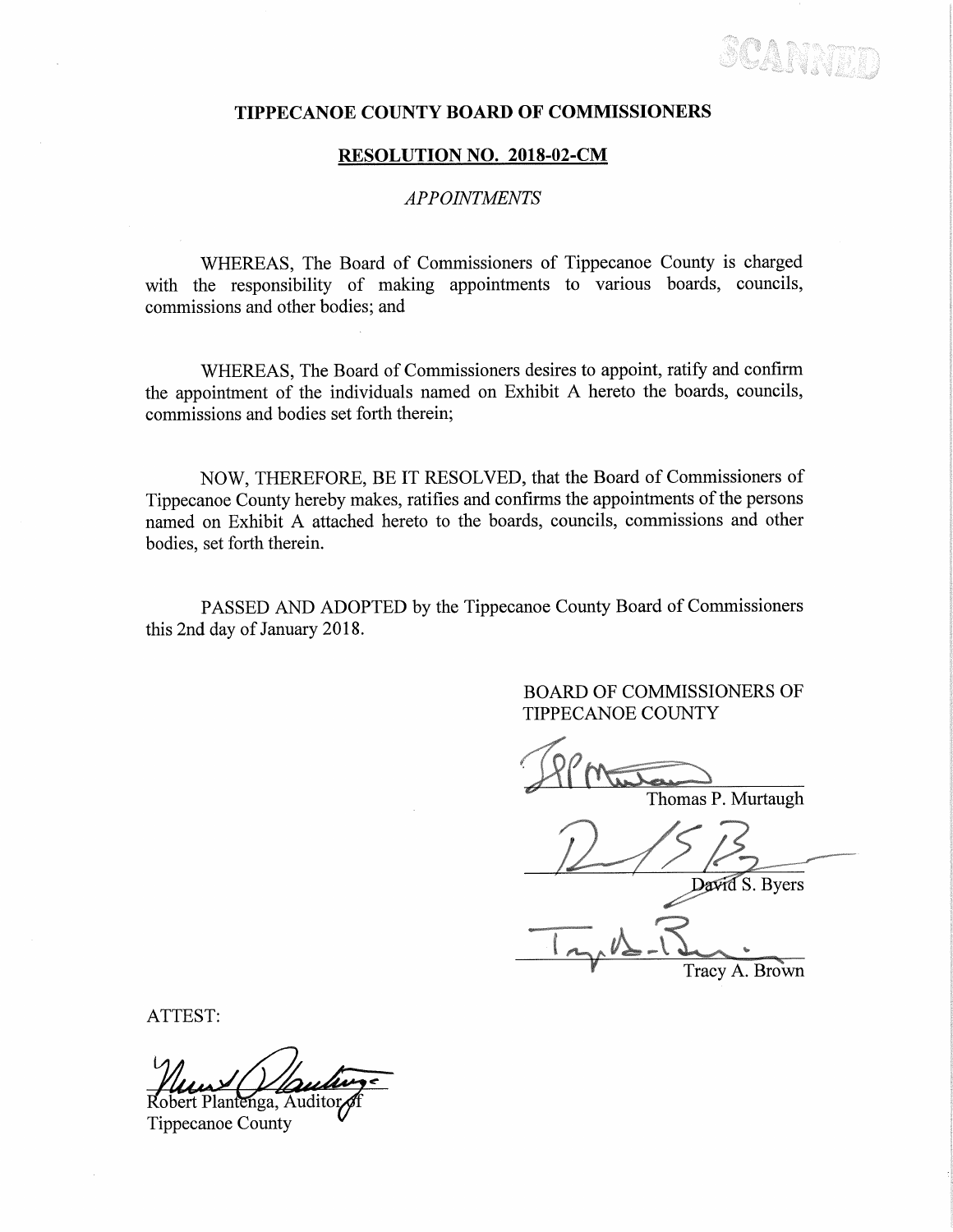Exhibit A \_ Appointments to Boards, Council and Other Commissions

÷.  $\bar{\bar{Z}}$ 

| <b>Board/Commission</b>                                                           | <b>Name</b>                                 | <b>Term</b>    | <b>Effective</b> | <b>Expiration</b> |
|-----------------------------------------------------------------------------------|---------------------------------------------|----------------|------------------|-------------------|
| Alcohol & Tobacco Commission                                                      | William Bogan                               | 1              | 1/1/2018         | 12/31/2018        |
|                                                                                   | Vicki Pearl -<br>appinted by County Council | $\mathbf 1$    | 1/1/2018         | 12/31/2018        |
| <b>Animal Disease Control Emergency</b><br>Coordinator                            | Dr. Chris Witte, DVM √                      | $\mathbf{1}$   | 1/1/2018         | 12/31/2018        |
| Area Board of Zoning Appeals                                                      | <b>Steve Clevenger</b>                      | 4              | 1/1/2017         | 12/31/2020        |
|                                                                                   | Steve Schreckengast                         | 4              | 1/1/2015         | 12/31/2018        |
| <b>Area Plan Commission</b>                                                       | Vicki Pearl √                               | $\overline{2}$ | 1/1/2018         | 12/31/2019        |
|                                                                                   | Gary Schroeder √                            | $2^{\circ}$    | 1/1/2018         | 12/31/2019        |
| <b>Board of Health</b>                                                            | <b>Thometra Foster</b>                      | 4              | 1/1/2017         | 12/31/2020        |
|                                                                                   | Thomas Padgett, MD                          | 4              | 1/1/2015         | 12/31/2018        |
|                                                                                   | John Thomas, MD $\sqrt{}$                   | 4              | 1/1/2018         | 12/31/2021        |
|                                                                                   | Nicole Noel -                               | 4              | 1/1/2018         | 12/31/2021        |
| Board of Operating Company for Battle<br><b>Ground Golf Course</b>                | Rick Oliver √                               | 1              | 1/1/2018         | 12/31/2018        |
| <b>Child Protection Team</b>                                                      | Rebecca Humphrey                            | $\mathbf{1}$   | 1/1/2018         | 12/31/2018        |
| District Planning Council for Indiana Homeland Jim Lewis<br>Security - District 4 |                                             | $\ast$         | 4/1/2013         | * No Term Limit   |
| Economic Development Commission/W. Laf Steve Schreckengast √                      |                                             |                | 1/1/2018         | 12/31/2018        |
| <b>Human Relations Commission</b>                                                 | <b>Andrew Antonio</b>                       | 3              | 1/1/2016         | 12/31/2018        |
|                                                                                   | <b>Rene Celeste</b>                         | 3              | 1/1/2016         | 12/31/2018        |
|                                                                                   | Debi DeBruyn                                | 3              | 1/1/2017         | 12/31/2019        |
|                                                                                   | <b>Susan DeLong</b>                         | 3              | 1/1/2017         | 12/31/2019        |
|                                                                                   | Carolyn Johnson                             | 3              | 1/1/2018         | 12/31/2020        |
|                                                                                   |                                             | $\overline{3}$ | 1/1/2018         | 12/31/2020        |
|                                                                                   | Mike Piggott $\sqrt$                        | 3              | 1/1/2018         | 12/31/2020        |
|                                                                                   | <b>Meredith Richmond</b>                    | 3              | 1/1/2016         | 12/31/2018        |
|                                                                                   | Sandra Sydnor√                              | 3              | 1/1/2018         | 12/31/2020        |
|                                                                                   | Becky Barnes√                               | 1              | 1/1/2018         | 12/31/2018        |
| Laf/WLaf Convention & Visitors Bureau                                             | Christy Kuntz √                             | $\mathbf 1$    | 1/1/2018         | 12/31/2018        |
|                                                                                   |                                             |                |                  |                   |

 $\bar{z}$